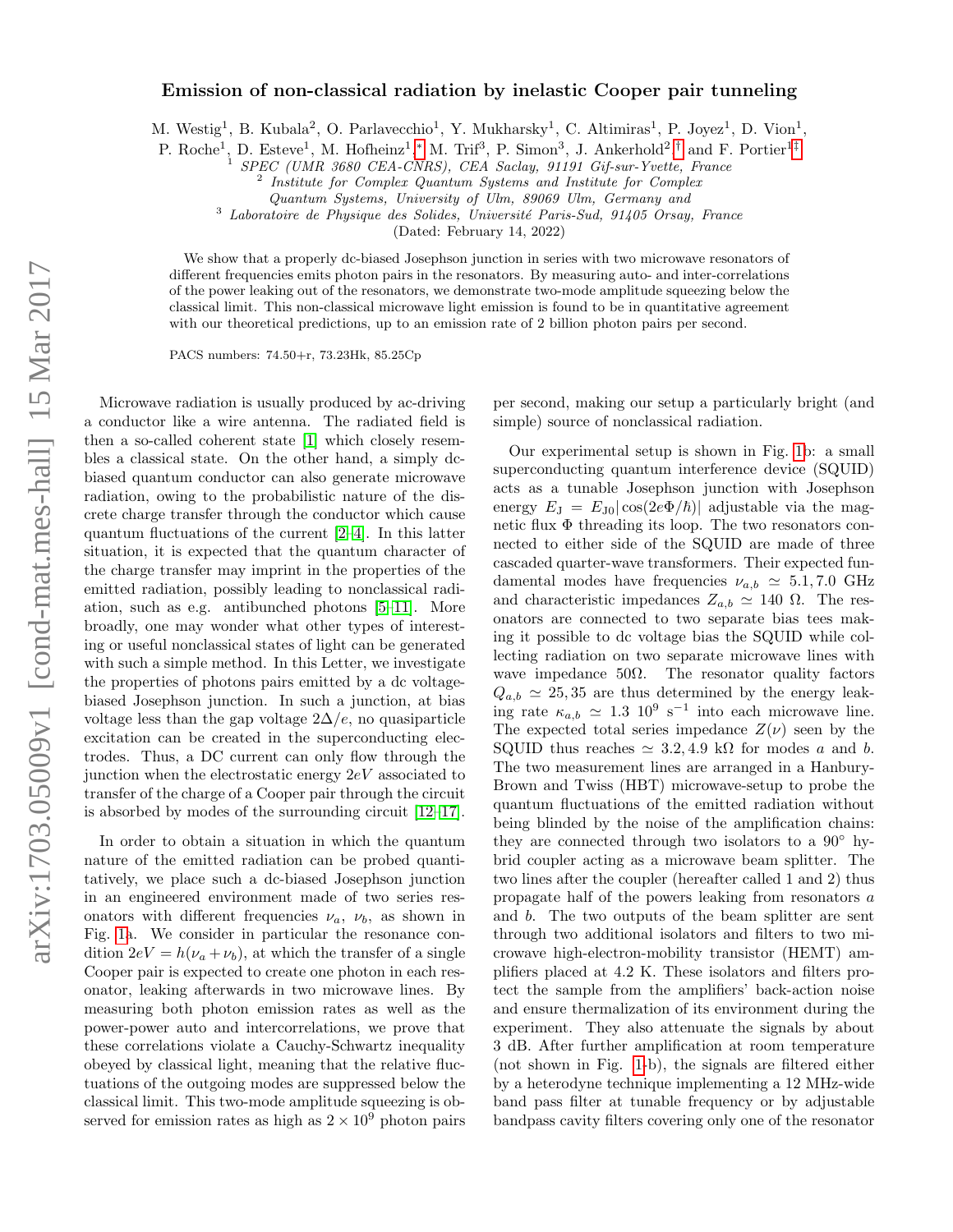

<span id="page-1-0"></span>FIG. 1: Principle and setup of the experiment. (a) a Josephson junction in series with two resonators with frequencies  $\nu_{a,b}$  emits a photon pair in the resonators each time a Cooper pair tunnels through it at a dc bias voltage V such that  $2eV = h\nu_a + h\nu_b$ . Microwave radiations leaking out of the resonators at rates  $\kappa_{a,b}$  should present strong quantum correlations. (b) Setup: The sample consists of a SQUID working as a magnetically tunable Josephson junction, in series with two 3-quarterwave transformer resonators. Two bias tees make possible to dc voltage bias the SQUID while collecting radiation from the resonators. A Hanbury-Brown and Twiss setup with a hybrid coupler, isolators, amplifiers, filters, and power detectors is used to measure all powers and power-power correlations (see text).

lines. In both cases, the filtered signal is detected by a quadratic detector, whose output voltage is proportional to its input ac power  $P_{1,2}(t)$ . In order to extract the small average contribution  $\langle P_{1,2}^S \rangle$  of the sample from the large background noise of the cryogenic amplifiers, we apply a 0 to V square-wave modulation at 113 Hz to the sample bias and perform a lock-in detection of the square-wave response of the quadratic detectors.

The sample is cooled to 15 mK in a dilution refrigerator. We first characterize in-situ our sample and detection chain using the quasi-particle shot noise as a calibrated source [\[16\]](#page-4-10): We measure the power emitted by the SQUID at bias voltage  $V \approx 0.975$  mV, well above the gap voltage  $2\Delta/e \simeq 0.4$  mV. Under these conditions, the voltage derivative of the measured power spectral density reads  $2eReZ(\nu)R_n/|R_n + Z(\nu)|^2 \times G$  with  $R_n = 8.0 \text{ k}\Omega$ the tunnel resistance of the SQUID in the normal state, and G the total gain of the setup. The measured frequency dependence is in good agreement with the above formula, using our design of  $Z(\nu)$ . This measurement

thus provides an in-situ determination of gain G. More information on the design and comparison with the high bias data can be found in the supplementary material [\[18\]](#page-4-11).

We then measure the photon emission rate as a function of frequency and bias voltage for the single photon (left side of fig. [2\)](#page-2-0) and two photon emission processes (right side of fig. [2\)](#page-2-0). To do so, we ensure a maximum population of the resonators of order unity by setting  $E_J$  at a sufficiently small value [\[19\]](#page-4-12). The single photon processes occur along the  $2eV = h\nu$  line, with an intensity modulated by  $ReZ(\nu)$ . At fixed bias voltage, the 12 MHz spectral width of the detected radiation coincides with our detection bandwidth, proving that our bias line is well filtered and adds to the Josephson frequency  $2eV/h$  an incertitude negligible compared with the width of the resonators  $\kappa_{a,b}/2\pi$ . Fainter lines appear at  $2eV = h(\nu_{a,b} \pm m\nu_P)$ , with  $\nu_P = 35$  MHz and  $m$  an integer. We attribute these satellite peaks to the existence of a parasitic resonance at frequency  $\nu_P$ , allowing for multi-photon processes with one photon emitted at high frequency  $\nu_a$  or  $\nu_b$  and m photons emitted into or absorbed from the parasitic mode. From the relative weight of the peaks (data not shown here), we estimate the impedance of this parasitic mode to  $Z_P = 204 \Omega$ , with a thermal population of  $n_p \sim 8$  photons corresponding to a 14.5 mK temperature for the  $\nu_P$  mode. This is in good agreement with the measured fridge temperature of  $15$  mK  $\pm$  1mK.

At higher bias voltages (right side of Fig. [2\)](#page-2-0) we detect processes for which the tunneling of a Cooper pair is associated to the emission of two photons: At  $V = 20.2 \mu V$ (resp. 27.9  $\mu$ V), we detect radiation around the frequency of resonator  $a$  (resp.  $b$ ) due to the simultaneous emission of two photons into this resonator for each Cooper pair tunneling through the junction. At an intermediate voltage  $V = 24.1 \mu V$ , we detect radiation at both frequencies  $\nu_a$  and  $\nu_b$ , due to the simultaneous emission of a photon in each resonator for each Cooper pair transferred. The rightmost panel of Fig. [2](#page-2-0) shows the corresponding power spectral density of the emitted radiation. Integrating this spectral power over a 500 MHz bandwidth centered around  $\nu_a$  and  $\nu_b$  indeed shows that the photon emission rates into resonators a and b coincide (within 10% due to calibration uncertainties). At fixed bias voltage V the spectral width of the emitted radiation from any two photon process is comparable with the width of the resonators: Due to energy conservation, the sum of the frequencies of the two emitted photons is equal to the Josephson frequency  $\nu_J = 2eV/h$ . As a consequence, if one of the photons is emitted at frequency  $\nu$ , the other is emitted at frequency  $\nu_J - \nu$ . The corresponding weight is given by the product of the environment's impedances  $\text{Re}[Z(\nu)]\text{Re}[Z(\nu_J-\nu)]/R_Q^2$ , resulting in a width of the emitted radiation of the order of half of the resonator's width [\[16\]](#page-4-10).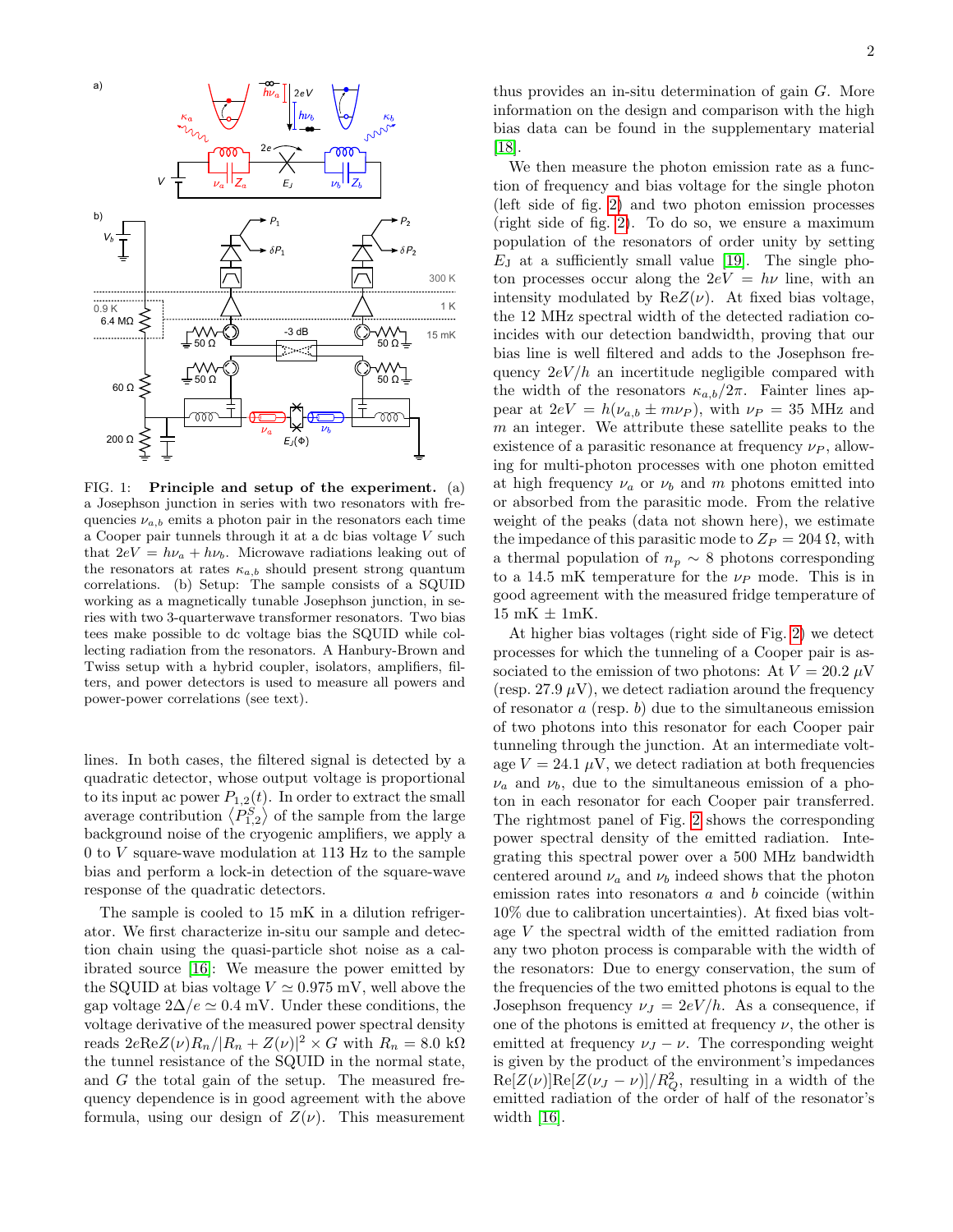

<span id="page-2-0"></span>FIG. 2: Detected power spectral density as a function of frequency  $\nu$  and dc bias voltage V, re-expressed in terms of photon rate per unit bandwidth  $\langle n \rangle$  at the output of the resonators. Emission occurs at one photon per Cooper pair along the line  $2eV = h\nu$  (see left 2D map), and at two identical photons per Cooper pair along the  $2eV = 2h\nu$  line and one pair of photons in modes a, b along the vertical line  $2eV = h\nu_a + h\nu_b$ . (see right 2D map). The leftmost panel is a cut along the  $2ev = h\nu$  line showing that the emitted power (blue bold line) follows the  $ReZ(\nu)/\nu$  prediction (red thin line) of the  $P(E)$ -theory with  $E_J$ being the only adjustable parameter. The rightmost panel is a cut at  $V = 24.1 \mu V = h(\nu_a + \nu_b)/(2e)$ . Occupation numbers for the two photons processes have been multiplied by 100 for clarity.

It is quite intuitive that a common excitation process that creates one photon in each resonator for each Cooper pair tunneling through the junction yields strong non-classical correlations of the resonators' occupation numbers  $n_a = a^{\dagger} a$  and  $n_b = b^{\dagger} b$ . This effect is quantified by the so-called noise reduction factor  $NRF =$  $\text{Var}(n_a - n_b) / \langle n_a + n_b \rangle$ , i.e. the variance of the occupation difference, normalized to the average total number of photons, yielding 1 in the case of two independent coherent states. With photon pair creation in non-leaking resonators,  $n_a$  and  $n_b$  would remain equal and NRF would be reduced to zero. In reality, due to the uncorrelated energy decays of the two resonators,  $n_a$  and  $n_b$  do not remain equal, even for perfectly symmetric modes, and NRF is expected to increase from 0 to  $1/2$  [\[20,](#page-4-13) [21\]](#page-4-14).

The NRF can be linked to the zero-delay value of second order coherence functions

$$
g_{\alpha,\beta}^{(2)}(\tau) = \frac{\langle \alpha^{\dagger}(\tau) \beta^{\dagger}(0) \alpha(\tau) \beta(0) \rangle}{\langle \alpha^{\dagger}(\tau) \alpha(\tau) \rangle \langle \beta^{\dagger}(0) \beta(0) \rangle}
$$

with  $\alpha, \beta \in \{a, b\}$ . We get

<span id="page-2-1"></span>
$$
NRF = 1 + \frac{\langle n_a \rangle^2 g_{a,a}^{(2)}(0) + \langle n_b \rangle^2 g_{b,b}^{(2)}(0) - 2 \langle n_a \rangle \langle n_b \rangle g_{a,b}^{(2)}(0)}{\langle n_a + n_b \rangle}
$$
  
= 1 + \langle n \rangle \frac{g\_{a,a}^{(2)}(0) + g\_{b,b}^{(2)}(0) - 2g\_{a,b}^{(2)}(0)}{2} (1)

for  $\langle n_a \rangle = \langle n_b \rangle = \langle n \rangle$ . A classical bound NRF  $\geq 1$ follows from the Cauchy-Schwarz inequality

<span id="page-2-2"></span>
$$
g_{a,b}^{(2)}(0) \le \frac{g_{a,a}^{(2)}(0) + g_{b,b}^{(2)}(0)}{2},\tag{2}
$$

valid for two classical fields, i.e. for a two-mode density operator corresponding to any statistical mixture of coherent states. It is easy to explain why the above inequality must be violated in our situation, with hence a NRF below 1: for low Cooper pair tunneling rates, photons have time to leak out of the resonators between each  $a^{\dagger}b^{\dagger}$  photon pair creation events. The probabilities to simultaneously find two photons in the same mode, as measured by the auto-correlation  $g_{\alpha\alpha}^{(2)}(0)$  is then close to zero while the cross-correlation  $g_{ab}^{(2)}(0)$  giving the probability to find simultaneously one photon in each mode is high [\[22\]](#page-4-15). This situation corresponds to a squeezing of the relative amplitudes of the two modes below the classical limit [\[23–](#page-4-16)[26\]](#page-4-17).

To experimentally probe this violation, we collect the photons leaking out into the measurement lines. At the resonator outputs, the three functions  $g_{\alpha}^{(2)}$  $\alpha_{L,\beta_{L}}^{(2)}$ , where  $\alpha_L = \sqrt{\kappa_\alpha} \alpha$  and  $\beta_L = \sqrt{\kappa_\beta} \beta$  are the propagating field operators, are simply equal to  $g_{\alpha,\beta}^{(2)}$  inside the resonators. Both propagating fields  $a_L$  and  $b_L$  are then beam-splitted and sent to lines 1 and 2, which include  $\simeq 650$  MHz-wide filters centered around  $\nu_{\alpha}$  and  $\nu_{\beta}$  to select the desired resonator contributions. Measuring the output powers  $P_1(t)$ and  $P_2(t)$  using two Herotek DTM 180AA fast quadratic detectors with a  $0.42 \pm 0.02$  ns response time [\[27\]](#page-4-18), we obtain the correlation functions

<span id="page-2-3"></span>
$$
g_{\alpha,\beta}^{(2)}(\tau) = 1 + \frac{\langle \delta P_1(t+\tau)\delta P_2(t) \rangle}{\langle P_1^S \rangle \langle P_2^S \rangle},\tag{3}
$$

where  $\langle P_{1,2}^S \rangle = \langle P_{1,2}(V,t) \rangle - \langle P_{1,2}(0,t) \rangle$  are the average sample contributions and  $\delta P_{1,2}(t) = P_{1,2}(V,t)$  –  $\langle P_{1,2}(V, t) \rangle$  are the power fluctuations. The advantage of this strategy is that it gives access to the fluctuations of the power emitted by the sample avoiding parasitic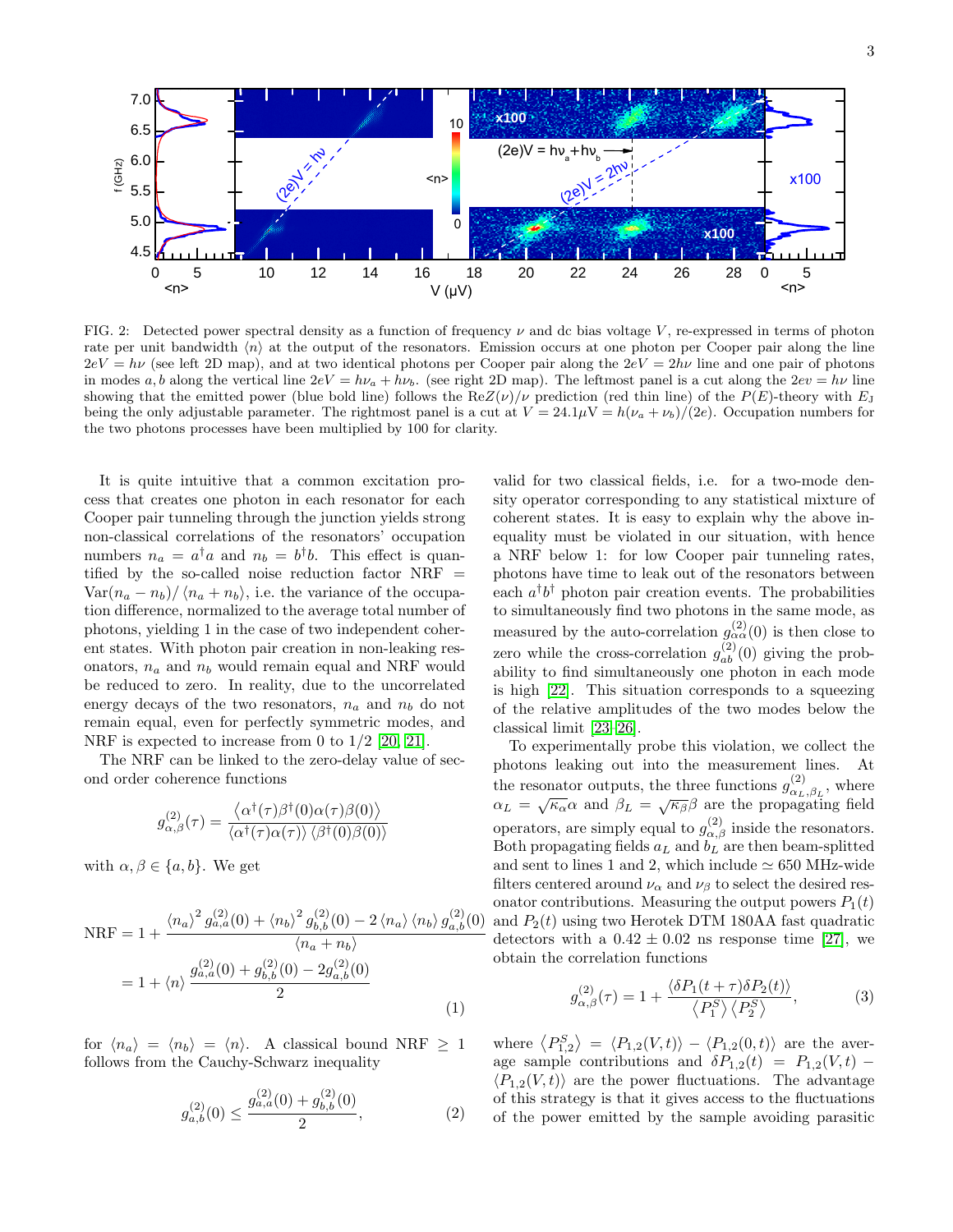

<span id="page-3-0"></span>FIG. 3: Non classicality of the emitted radiation at bias  $V = 24.1 \mu V$ , as a function of the photon pair emission rate. Left scale: Zero delay power-power correlation functions  $g_{aa}^{(2)}(0)$  (red open squares),  $g_{ab}^{(2)}(0)$  (magenta open squares) and  $g_{bb}^{(2)}(0)$  (blue open squares). Right scale: the corresponding NRF (green open squares) extracted from Eq. [1](#page-2-1) does not reach the ideal value of 0.5 (horizontal dashed line), but remains well below 1, which demonstrates two-mode amplitude squeezing. Inset: Time dependence of  $g_{ab}^{(2)}(\tau)$ . The solid lines are theoretical predictions without adjustable parameters. In the inset, the magenta curve includes the effect of the detector finite response time, while the dark blue dashed corresponds to the prediction for infinitely fast detectors.

terms due to the much higher noise power of the HEMT amplifiers [\[28](#page-4-19)[–30\]](#page-4-20). Figure [3](#page-3-0) shows the three coherence functions  $g_{\alpha,\beta}^{(2)}$  at zero delay  $\tau$  as well as the noise reduction factor NRF, as a function of the photon pair emission rate Γ, the later being varied by scanning the flux threading the SQUID loop. The figure shows that inequality [\(2\)](#page-2-2) is indeed violated for photon emission rates up to  $2\times10^9$  photon pairs per second, the NRF remaining close to 0.7. The decay of  $g_{a,b}^{(2)}(\tau)$  due to the independent resonator leakage is shown in the inset.

To compare our measurements with theory, we compute the  $g_{\alpha,\beta}^{(2)}(\tau)$  functions. This task goes beyond the framework of the standard Dynamical Coulomb Blockade theory, which assumes that the electromagnetic environment of the junction remains in equilibrium. Here instead we need to predict how the presence of photons already emitted in the resonators modifies the next emission process. To do so, one can develop an input-output approach [\[22,](#page-4-15) [31\]](#page-4-21). Equivalently, we use here a Lindblad master equation approach, starting from the Hamiltonian

$$
H = h\nu_a a^{\dagger} a + h\nu_b b^{\dagger} b - E_J \cos \left[2eVt/\hbar + \Delta_a \left(a^{\dagger} + a\right) + \Delta_b \left(b^{\dagger} + b\right)\right]
$$
\n(4)

$$
H_{RW} = \frac{E_J^*}{2} : \frac{J_1(2\Delta_a\sqrt{a^\dagger a})J_1(2\Delta_b\sqrt{b^\dagger b})}{\sqrt{a^\dagger a}\sqrt{b^\dagger b}} \left(a^\dagger b^\dagger + ab\right):
$$
\n(5)

with  $E_J^* = E_J e^{-(\Delta_a^2 + \Delta_b^2)/2}$  the Josephson energy renormalized by the zero-point fluctuations of the two modes, and the colons characters meaning normal ordering of the operators. The Bessel functions of the first kind  $J_1$ "dress" the elementary photon pair creation process  $a^{\dagger}b^{\dagger}$ by higher-order corrections in  $n_{a,b}$ . Note that for low photon numbers  $n_{a,b}$  and for low impedances  $Z_{a,b} \ll R_Q$ ,  $H_{RW}$  reduces to  $H_{RW}^{\prime}\simeq\frac{E_J^*\Delta_a\Delta_b}{2}\left(a^{\dagger}b^{\dagger}+ab\right)$  , which suffices to qualitatively explain the experimental data. Photon leakage from the resonators can be accounted for by including damping rates  $\kappa_{\alpha}$  of standard quantum-optical form (in the  $T = 0$  limit) in the quantum master equation of the system,

<span id="page-3-1"></span>
$$
\dot{\rho} = -\frac{i}{\hbar} [H_{RW}, \rho] + \sum_{\alpha = a,b} \kappa_{\alpha} \left( 2\alpha \rho \alpha^{\dagger} - \alpha^{\dagger} \alpha \rho - \rho \alpha^{\dagger} \alpha \right).
$$
\n(6)

Additional incoherent dynamics of the a and b modes is caused by the parasitic low frequency mode  $\nu_P$  [\[10\]](#page-4-22) and broadens the one-photon resonances. However, we find that it has little impact on the two photon a-b resonance.

Simulating [\(6\)](#page-3-1) yields  $\rho(t)$  and hence all  $g_{\alpha\beta}^{(2)}(\tau)$  functions. These functions, convoluted with the  $0.42 \pm 0.02$  ns detector response mentioned above, are plotted as lines in Fig. [3.](#page-3-0) They are found in agreement with the experimental results. Note that the deviation from  $NRF=1/2$ seen in Fig. [3](#page-3-0) is almost only due to this finite response time.

In conclusion we have shown that a DC-biased Josephson junction in series with two resonators provides a simple and bright source of non-classical radiation, displaying relative fluctuations of the populations of the two modes below the classical limit. We have also presented a theory which quantitatively accounts for our experimental findings. While the present experiment is performed at microwave frequencies using Aluminum Josephson junctions, the physics involved here can be transposed to higher gap superconductors, such as NbTiN or even YBaCuO, opening the possibility of creating non classical THz radiations. We gratefully acknowledge partial support from Investissements dAvenir LabEx PALM (ANR-10-LABX-0039-PALM), ANR contracts ANPhoTeQ and GEARED, and from the ERC through the NSECPROBE grant.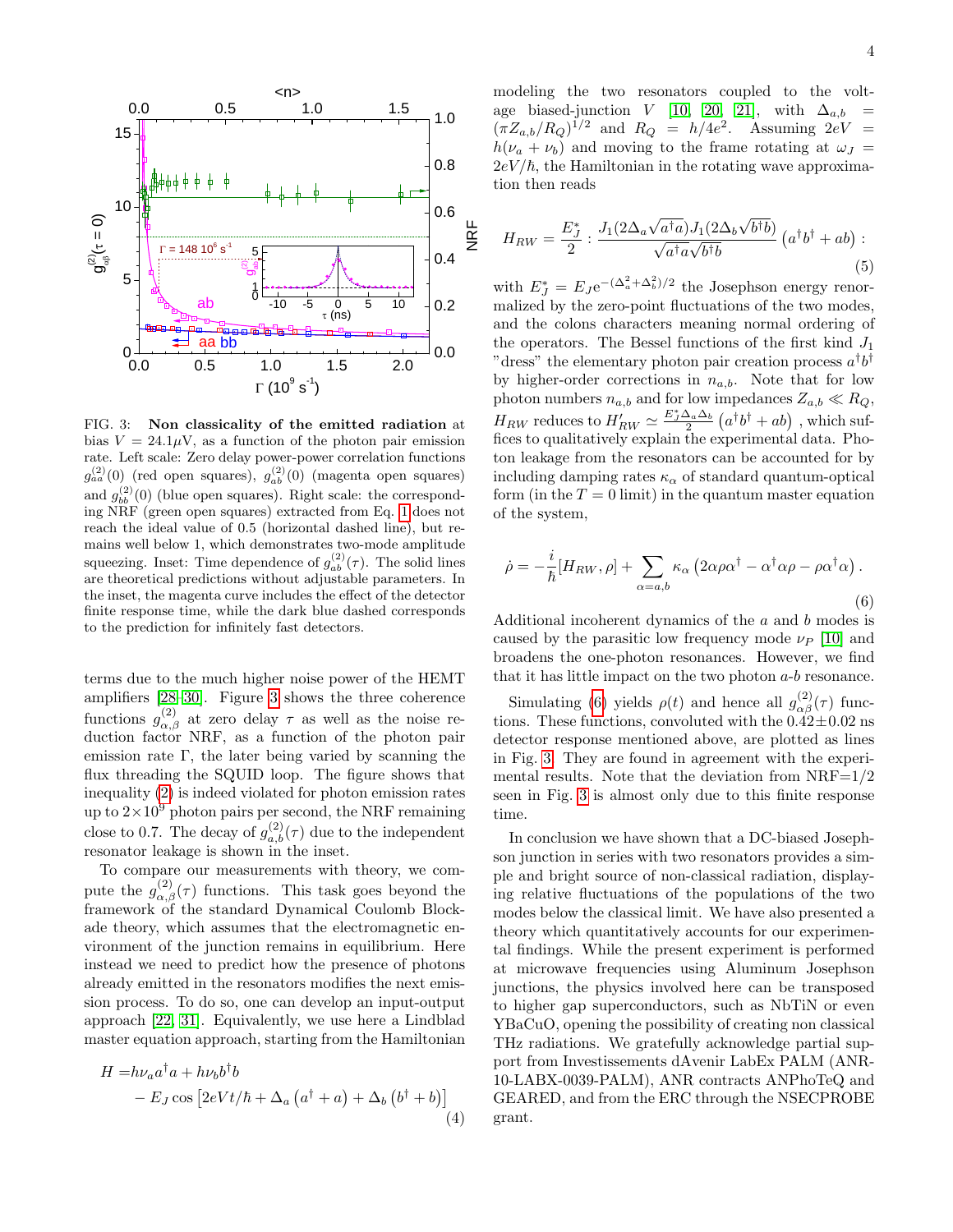- <span id="page-4-0"></span><sup>∗</sup> Present address: CEA, INAC-SPSMS, F-38000 Grenoble, France
- <span id="page-4-1"></span>† Electronic address: [email: joachim.ankerhold@uni](mailto:email: joachim.ankerhold@uni-ulm.de)[ulm.de](mailto:email: joachim.ankerhold@uni-ulm.de)
- <span id="page-4-2"></span>‡ Electronic address: [email: fabien.portier@cea.fr](mailto:email: fabien.portier@cea.fr)
- <span id="page-4-3"></span>[1] R. J. Glauber, Phys. Rev. 131, 2766 (1963), URL [http:](http://link.aps.org/doi/10.1103/PhysRev.131.2766) [//link.aps.org/doi/10.1103/PhysRev.131.2766](http://link.aps.org/doi/10.1103/PhysRev.131.2766).
- <span id="page-4-4"></span>[2] R. J. Schoelkopf, P. J. Burke, A. A. Kozhevnikov, D. E. Prober, and M. J. Rooks, Phys. Rev. Lett. 78, 3370 (1997), URL [http://link.aps.org/doi/10.1103/](http://link.aps.org/doi/10.1103/PhysRevLett.78.3370) [PhysRevLett.78.3370](http://link.aps.org/doi/10.1103/PhysRevLett.78.3370).
- [3] E. Zakka-Bajjani, J. Ségala, F. Portier, P. Roche, D. C. Glattli, A. Cavanna, and Y. Jin, Phys. Rev. Lett. 99, 236803 (2007), URL [http://link.aps.org/doi/10.](http://link.aps.org/doi/10.1103/PhysRevLett.99.236803) [1103/PhysRevLett.99.236803](http://link.aps.org/doi/10.1103/PhysRevLett.99.236803).
- <span id="page-4-5"></span>[4] G. Gasse, C. Lupien, and B. Reulet, Phys. Rev. Lett. 111, 136601 (2013), URL [http://link.aps.org/doi/](http://link.aps.org/doi/10.1103/PhysRevLett.111.136601) [10.1103/PhysRevLett.111.136601](http://link.aps.org/doi/10.1103/PhysRevLett.111.136601).
- <span id="page-4-6"></span>[5] C. W. J. Beenakker and H. Schomerus, Phys. Rev. Lett. 86, 700 (2001), URL [http://link.aps.org/doi/](http://link.aps.org/doi/10.1103/PhysRevLett.86.700) [10.1103/PhysRevLett.86.700](http://link.aps.org/doi/10.1103/PhysRevLett.86.700).
- [6] C. W. J. Beenakker and H. Schomerus, Phys. Rev. Lett. 93, 096801 (2004), URL [http://link.aps.org/doi/10.](http://link.aps.org/doi/10.1103/PhysRevLett.93.096801) [1103/PhysRevLett.93.096801](http://link.aps.org/doi/10.1103/PhysRevLett.93.096801).
- [7] I. C. Fulga, F. Hassler, and C. W. J. Beenakker, Phys. Rev. B 81, 115331 (2010), URL [http://link.aps.org/](http://link.aps.org/doi/10.1103/PhysRevB.81.115331) [doi/10.1103/PhysRevB.81.115331](http://link.aps.org/doi/10.1103/PhysRevB.81.115331).
- [8] A. V. Lebedev, G. B. Lesovik, and G. Blatter, Phys. Rev. B 81, 155421 (2010), URL [http://link.aps.org/doi/](http://link.aps.org/doi/10.1103/PhysRevB.81.155421) [10.1103/PhysRevB.81.155421](http://link.aps.org/doi/10.1103/PhysRevB.81.155421).
- [9] F. Hassler and D. Otten, Phys. Rev. B 92, 195417 (2015), URL [http://link.aps.org/doi/10.](http://link.aps.org/doi/10.1103/PhysRevB.92.195417) [1103/PhysRevB.92.195417](http://link.aps.org/doi/10.1103/PhysRevB.92.195417).
- <span id="page-4-22"></span>[10] V. Gramich, B. Kubala, S. Rohrer, and J. Ankerhold, Phys. Rev. Lett. 111, 247002 (2013), URL [http://link.](http://link.aps.org/doi/10.1103/PhysRevLett.111.247002) [aps.org/doi/10.1103/PhysRevLett.111.247002](http://link.aps.org/doi/10.1103/PhysRevLett.111.247002).
- <span id="page-4-7"></span>[11] J. Leppäkangas, M. Fogelström, A. Grimm, M. Hofheinz, M. Marthaler, and G. Johansson, Phys. Rev. Lett. 115, 027004 (2015), URL [http://link.aps.org/doi/](http://link.aps.org/doi/10.1103/PhysRevLett.115.027004) [10.1103/PhysRevLett.115.027004](http://link.aps.org/doi/10.1103/PhysRevLett.115.027004).
- <span id="page-4-8"></span>[12] D. Averin, Y. Nazarov, and A. Odintsov, Physica B 165– 166, 945 (1990).
- [13] G.-L. Ingold and Y. V. Nazarov, in *Single charge tunnel*ing, edited by H. Grabert and M. H. Devoret (Plenum, 1992).
- [14] T. Holst, D. Esteve, C. Urbina, and M. H. Devoret, Phys. Rev. Lett. 73, 3455 (1994).
- [15] J. Basset, H. Bouchiat, and R. Deblock, Phys. Rev. Lett. 105, 166801 (2010).
- <span id="page-4-10"></span>[16] M. Hofheinz, F. Portier, Q. Baudouin, P. Joyez, D. Vion, P. Bertet, P. Roche, and D. Esteve, Phys. Rev. Lett. 106, 217005 (2011), URL [http://link.aps.org/doi/](http://link.aps.org/doi/10.1103/PhysRevLett.106.217005) [10.1103/PhysRevLett.106.217005](http://link.aps.org/doi/10.1103/PhysRevLett.106.217005).
- <span id="page-4-9"></span>[17] J. Basset, H. Bouchiat, and R. Deblock, Phys. Rev. B 85, 085435 (2012), URL [http://link.aps.org/doi/10.](http://link.aps.org/doi/10.1103/PhysRevB.85.085435) [1103/PhysRevB.85.085435](http://link.aps.org/doi/10.1103/PhysRevB.85.085435).
- <span id="page-4-11"></span>[18] See online Supplementary Material.
- <span id="page-4-12"></span>[19] More specifically, to keep stimulated emission effects negligible, one must ensure that the number of photons is well below  $1/\Delta_{a,b}^2$  with  $\Delta_{a,b} = (2e^2 Z_{a,b}/\hbar)^{1/2}$ .
- <span id="page-4-13"></span>[20] A. D. Armour, B. Kubala, and J. Ankerhold, Phys. Rev.

B 91, 184508 (2015), URL [http://link.aps.org/doi/](http://link.aps.org/doi/10.1103/PhysRevB.91.184508) [10.1103/PhysRevB.91.184508](http://link.aps.org/doi/10.1103/PhysRevB.91.184508).

- <span id="page-4-14"></span>[21] M. Trif and P. Simon, Phys. Rev. B 92, 014503 (2015), URL [http://link.aps.org/doi/10.1103/PhysRevB.](http://link.aps.org/doi/10.1103/PhysRevB.92.014503) [92.014503](http://link.aps.org/doi/10.1103/PhysRevB.92.014503).
- <span id="page-4-15"></span>[22] J. Leppäkangas, G. Johansson, M. Marthaler, and M. Fogelström, Phys. Rev. Lett. 110, 267004 (2013), URL [http://link.aps.org/doi/10.1103/PhysRevLett.110.](http://link.aps.org/doi/10.1103/PhysRevLett.110.267004) [267004](http://link.aps.org/doi/10.1103/PhysRevLett.110.267004).
- <span id="page-4-16"></span>[23] T. Debuisschert, S. Reynaud, A. Heidmann, E. Giacobino, and C. Fabre, Quantum Optics: Journal of the European Optical Society Part B 1, 3 (1989), URL <http://stacks.iop.org/0954-8998/1/i=1/a=001>.
- [24] A. Heidmann, R. J. Horowicz, S. Reynaud, E. Giacobino, C. Fabre, and G. Camy, Phys. Rev. Lett. 59, 2555 (1987), URL [http://link.aps.org/doi/10.1103/](http://link.aps.org/doi/10.1103/PhysRevLett.59.2555) [PhysRevLett.59.2555](http://link.aps.org/doi/10.1103/PhysRevLett.59.2555).
- [25] G. Brida, L. Caspani, A. Gatti, M. Genovese, A. Meda, and I. R. Berchera, Phys. Rev. Lett. 102, 213602 (2009), URL [http://link.aps.org/doi/](http://link.aps.org/doi/10.1103/PhysRevLett.102.213602) [10.1103/PhysRevLett.102.213602](http://link.aps.org/doi/10.1103/PhysRevLett.102.213602).
- <span id="page-4-17"></span>[26] J.-C. Forgues, C. Lupien, and B. Reulet, Phys. Rev. Lett. 113, 043602 (2014), URL [http://link.aps.org/doi/](http://link.aps.org/doi/10.1103/PhysRevLett.113.043602) [10.1103/PhysRevLett.113.043602](http://link.aps.org/doi/10.1103/PhysRevLett.113.043602).
- <span id="page-4-18"></span>[27] We determine the response time of the quadractic detectors by measuring the spectral density of the fluctuations of their output voltage as a consequence of the fluctuations of the noise power of the amplifiers. More details on this point can be found in the SM.
- <span id="page-4-19"></span>[28] J. Gabelli, L.-H. Reydellet, G. Fève, J.-M. Berroir, B. Plaçais, P. Roche, and D. C. Glattli, Phys. Rev. Lett. 93, 056801 (2004), URL [http://link.aps.org/doi/10.](http://link.aps.org/doi/10.1103/PhysRevLett.93.056801) [1103/PhysRevLett.93.056801](http://link.aps.org/doi/10.1103/PhysRevLett.93.056801).
- [29] E. Zakka-Bajjani, J. Dufouleur, N. Coulombel, P. Roche, D. C. Glattli, and F. Portier, Phys. Rev. Lett. 104, 206802 (2010), URL [http://link.aps.org/doi/10.](http://link.aps.org/doi/10.1103/PhysRevLett.104.206802) [1103/PhysRevLett.104.206802](http://link.aps.org/doi/10.1103/PhysRevLett.104.206802).
- <span id="page-4-20"></span>[30] I.-C. Hoi, T. Palomaki, J. Lindkvist, G. Johansson, P. Delsing, and C. M. Wilson, Phys. Rev. Lett. 108, 263601 (2012), URL [http://link.aps.org/doi/](http://link.aps.org/doi/10.1103/PhysRevLett.108.263601) [10.1103/PhysRevLett.108.263601](http://link.aps.org/doi/10.1103/PhysRevLett.108.263601).
- <span id="page-4-21"></span>[31] J. Leppäkangas, G. Johansson, M. Marthaler, and M. Fogelström, New Journal of Physics 16, 015015 (2014), URL [http://stacks.iop.org/1367-2630/16/i=](http://stacks.iop.org/1367-2630/16/i=1/a=015015) [1/a=015015](http://stacks.iop.org/1367-2630/16/i=1/a=015015).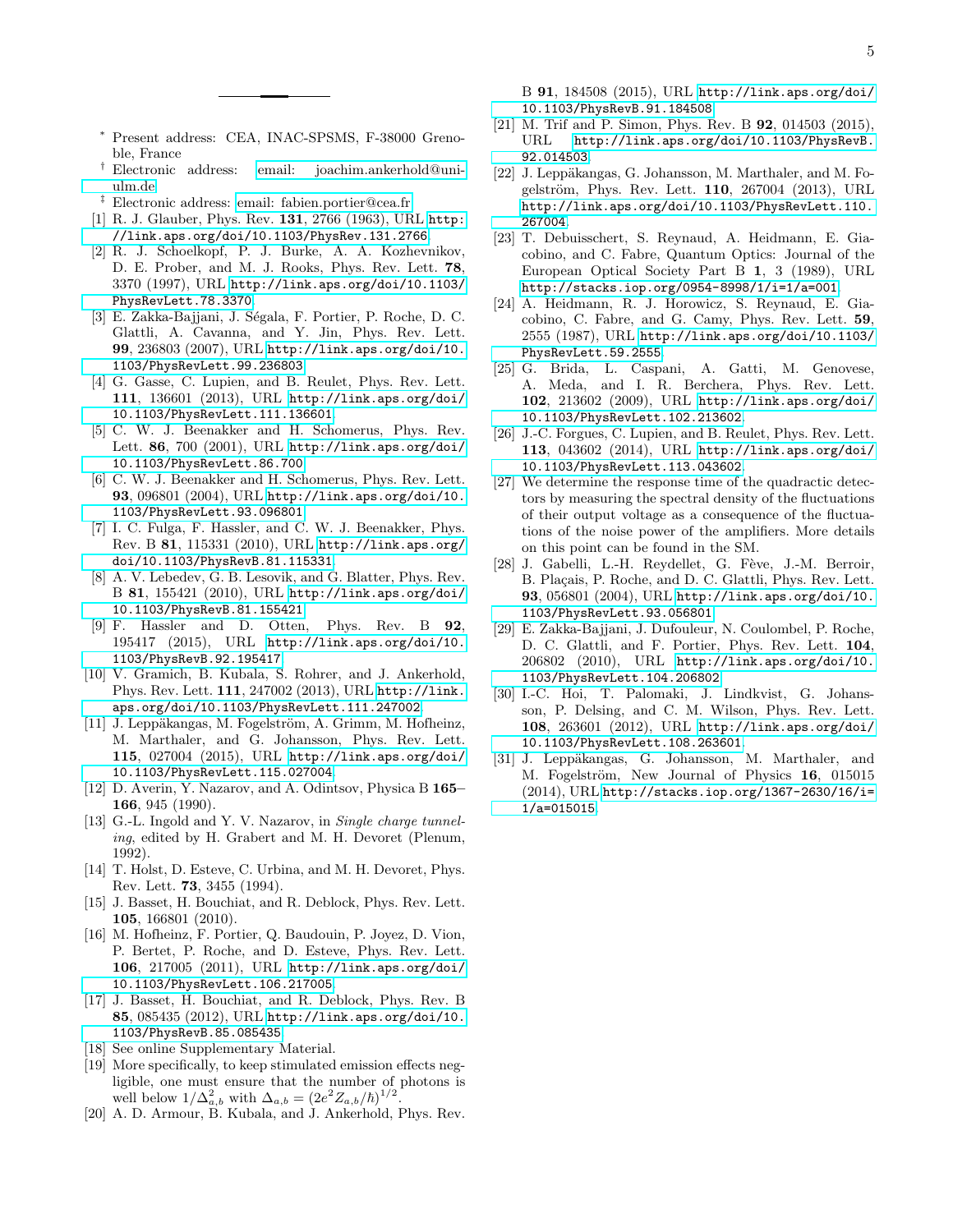# Emission of non classical radiation by inelastic Cooper pair tunneling: Supplemental material

## General predictions for  $g^{(2)}$

Choosing a particular dc-bias voltage applied to the Josephson junction, we picked out that resonance, where each tunneling Cooper pair excites two photons, one in each resonator. In the steady state this common excitation process is balanced by the decay of photons from the cavity, so that the rate of excitation by tunneling Cooper pairs,  $I_{\text{dc}}/2e$ , and the photon leakage rates match

$$
\frac{I_{\rm dc}}{2e} = \kappa_a \langle n_a \rangle = \kappa_b \langle n_b \rangle . \tag{S1}
$$

For equal cavity damping the mean occupations,  $\langle n_{\alpha} \rangle$ , are thus identical.

This can be exploited to derive a relation [\[20\]](#page-4-13) between cross- and autocorrelations for arbitrary driving strength,

$$
g_{ab}^{(2)}(0) = \frac{1}{2n} + \frac{1}{2} \left[ g_{aa}^{(2)}(0) + g_{bb}^{(2)}(0) \right].
$$
 (S2)

It implies a violation of the classical Cauchy-Schwarz inequality and predicts a noise reduction factor NRF  $\equiv \frac{1}{2}$ , independent of the driving strength and the impedance parameters. In the weak driving regime one furthermore finds  $g_{ab}^{(2)}(\tau = 0) \approx 1/(2 \langle n_{\alpha} \rangle)$ , while  $g_{\alpha\alpha}^{(2)}(0) = 2$ .

For asymmetric cavity damping,  $\kappa_a/\kappa_b = r^2 \neq 1$ , we instead find

$$
g_{ab}^{(2)}(0) = \frac{r}{1+r^2} \left[ \frac{1}{\sqrt{\langle n_a \rangle \langle n_b \rangle}} + \frac{1}{r} g_{aa}^{(2)}(0) + r g_{bb}^{(2)}(0) \right],
$$
(S3)

resulting in

$$
NRF = \frac{1+r^4}{(1+r^2)^2}
$$
 (S4)

in the weak driving limit. For our experiment, where the decay rates are found to be identical within about 10%, the maximal deviation of the NRF from the value of 1/2 taken for perfectly symmetric rates is well below a percent.

## Basic rate-equation model

To pinpoint the physical ingredients necessary for understanding and explaining the essential results presented in this paper, we set up a simple rate equation model. It allows to reproduce most of the important results in the weak-driving limit of the full theory and qualitatively describes the experimental data in that regime.

In the weak driving limit, the results for the crosscorrelations and NRF can be found from a simple 4-state



FIG. S1: Sketch of a a simple 4-state rate model, which captures essentials of our results for cross-correlations and NRF.

rate model, see Fig. [S1.](#page-1-0) A common two-photon process excites the system from the empty state  $|n_a = 0, n_b =$ 0) to state  $|n_a = 1, n_b = 1\rangle$  with some excitation rate  $\Gamma_{\text{exc}} \propto E_J^2$ . Leakage of photon a (b) with rate  $\kappa_{a(b)}$  from the excited state leads to an intermediate state, where cavity a(b) is empty, and finally back to the ground state  $|n_a = 0, n_b = 0\rangle$ . Solving for the stationary state of the resulting rate equation, we find that for weak driving,  $\Gamma_{\text{exc}} \ll \kappa_{\alpha}$  the probability to stay in the ground state remains close to one and all other occupations are of order  $E_J^2$ , namely  $P_{11} = \Gamma_{\text{exc}}/(\kappa_a + \kappa_b) = r^2 P_{10} = P_{01}/r^2$ . Occupations of higher states are of higher order in  $E_J$ , which justifies disregarding them in the 4-state model.

Cross-correlation and NRF in the weak-driving limit can then be evaluated from these probabilities:

$$
g_{ab}^{(2)}(0) = \frac{\langle n_a n_b \rangle}{\langle n_a \rangle \langle n_b \rangle} = \frac{P_{11}}{(P_{11} + P_{10})(P_{11} + P_{01})}
$$

$$
= \frac{r}{1 + r^2} \frac{1}{\sqrt{\langle n_a \rangle \langle n_b \rangle}}.
$$
(S5)

The noise reduction factor reduces to

$$
NRF = \frac{\langle (n_a - n_b)^2 \rangle - \langle n_a - n_b \rangle^2}{\langle n_a n_b \rangle} \n\approx \frac{P_{10} + P_{01}}{P_{10} + P_{01} + 2P_{11}} = \frac{1 + r^4}{(1 + r^2)^2}
$$
\n(S6)

as found above.

The success of the simple rate model highlights the fact, that it is the mere existence of a dominant twophoton excitation process which is at the heart of the observed non-classicality. The actual rate drops out of the final results, so that the impedance parameters do not influence the NRF. This also already suggests, that the coherence properties of the process are not relevant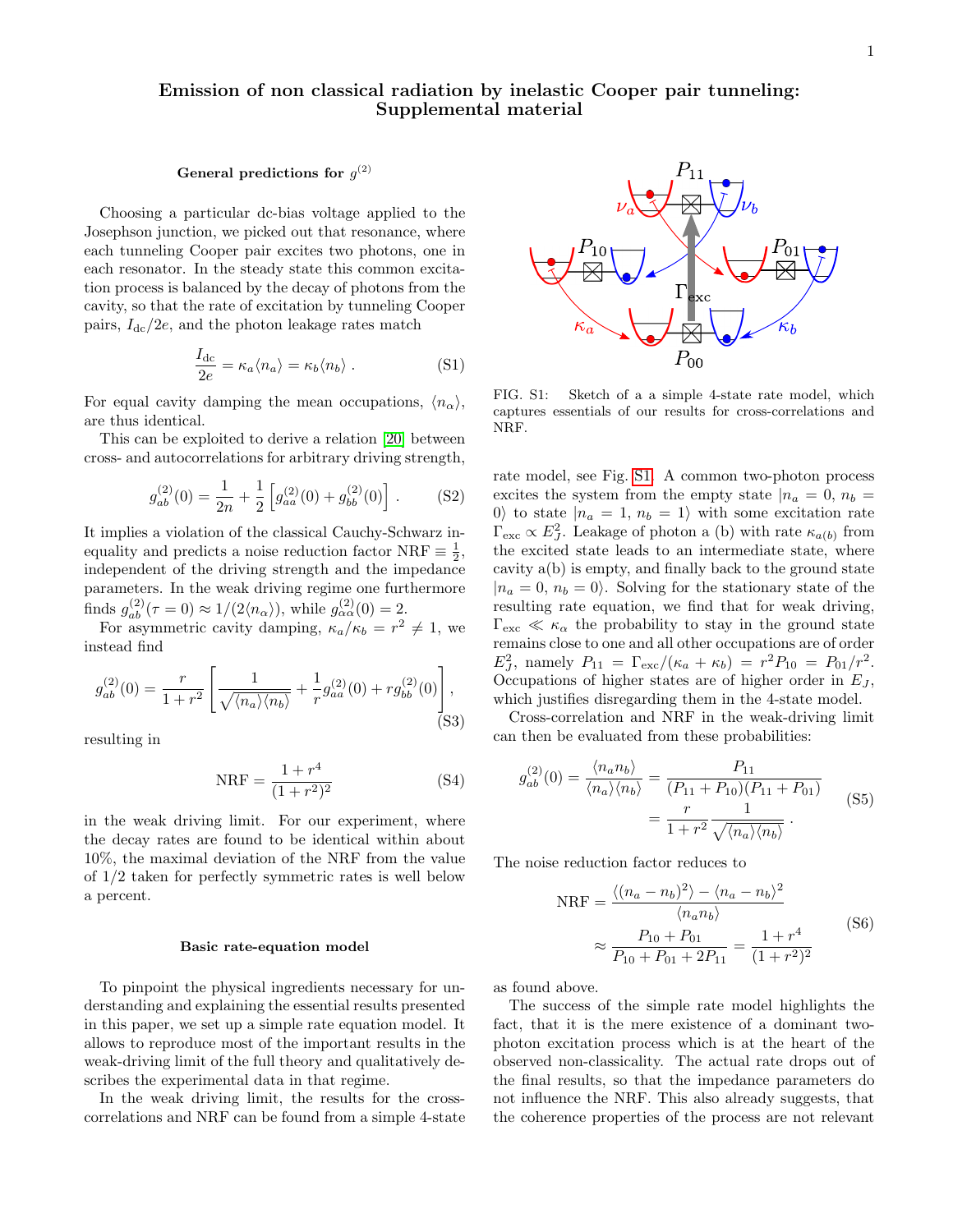and, in fact, we found numerically nearly no impact of low-frequency noise.

Note, that a proper description of auto-correlations necessarily includes higher occupations and is, hence, beyond the 4-state model. The simplest intuitive result for  $g_{\alpha\alpha}^{(2)}(0)$  is available in the parametric oscillator limit,  $\Delta_{\alpha} \ll 1$ , where the enhanced  $g_{\alpha\alpha}^{(2)}(0) \approx 2$  can be traced backed to an increased probability for excitation from a state, where there is already some occupation. Technically, this stimulated-emission like enhancement is caused by the corresponding transition-matrix elements entering the tunneling rates.

### Dynamics of the correlation functions

The dependence of the second-order coherence functions,  $g_{\alpha\beta}^{(2)}(\tau)$ , on the delay time  $\tau$  is relevant for the results of this paper in order to understand the effects of the detector response on the quantity measured as  $g_{\alpha\beta}^{(2)}(\tau=0)$ . We find, that convoluting the theoretically calculated  $g_{\alpha\beta}^{(2)}(\tau)$  with the detector response yields a substantial reduction of the cross-correlations, while the auto-correlations are less affected. As a consequence, the so-predicted reduction of the noise is less pronounced and nicely matches the measurement results of NRF  $\approx 0.7$ .

For some intuitive insights, we again consider weak driving, so that the individual two-photon creation processes are well separated in time. The effective timeaveraging caused by the detector affects the NRF only because the origin of auto- and cross-correlations differ, and consequently so do their time-dependences.

Cross-correlations at  $\tau = 0$  stem from a single twophoton creation process. The resulting  $1/(2n)$  contribution decays with the typical lifetime of such an excitation as  $\exp(-\kappa_\alpha \tau)$ .

Auto-correlations in contrast, do not get a direct contribution from a single tunneling event. In fact,  $g^{(2)}_{\alpha\alpha}(\tau =$ 0) , i.e. the detection of two-photons at once necessarily involves double occupation of cavity  $\alpha$ . (As explained above,  $g_{\alpha\alpha}^{(2)}(\tau=0) \approx 2$  is enhanced nonetheless, due to a stimulated emission effect, which ultimately also originates in the existence of two-photon excitations.)

Considering now times,  $\kappa_{\alpha} \tau \sim 1$ , there will be contributions to the autocorrelation from an original state (before the first detection) with double occupation of cavity  $\alpha$  which decay. However, contributions can also stem from observation of a first decay from a single-occupied cavity  $\alpha$ , followed by refilling of the cavity and a consecutive second decay. These grow with time, as the refilling process takes some time. On short times,  $\kappa_{\alpha} \tau \lesssim 1$ , theory finds that the different time dependences of the two contributions tend to cancel each other, so that the autocorrelation remains roughly constant before finally exponential decay sets in.

This difference in time-dependence causes the detectorinduced averaging to rather strongly suppress the crosscorrelation, while it has a smaller effect on autocorrelations and thus moves the NRF away from 1/2.

## Microwave chain

The purpose of this section is to describe in detail, first, the basic functionality of our correlation setup which we use to directly measure the quantities  $\langle P_1^S \rangle$ ,  $\langle P_2^S \rangle$  and the correlator  $\langle \delta P_1(t + \tau) \delta P_2(t) \rangle$  to construct Eq. [\(3\)](#page-2-3) of the main text without for every frequency combination ('aa', 'bb' and 'ab'). The basic idea is to assume that the noise of the cryogenic amplifiers can be described as a thermal noise characterized by a constant noise temperature, uniform over modes  $a$  and  $b$ , used as a reference to calculate the gains of the various elements of the detection chain.

The power emitted by the sample is split in equal parts between the 3 dB hybrid coupler outputs shown in Fig. [1\(](#page-1-0)b) of the main text. Hence, the output of each of the two branches of the beam splitter contains half of the power peaking at the two different frequencies  $\simeq 4.9$  and  $\simeq$  6.7 GHz of our resonators attached to the Josephson junction. The signals at the two outputs of the hybrid coupler is then fed into two cryogenic amplifiers sitting at 4.2K, as discussed in the main text and shown in figure [1-](#page-1-0)b. As shown by Fig. [S2,](#page-2-0) the output signals of each of the cryogenic amplifiers goes through isolator after which it is post-amplified with a conventional low-noise roomtemperature amplifier, filtered through a 4-8 GHz bandpass filter and then, subsequently, it is once more amplified. We further narrow the bandwidth of the detected signal with passive bandpass filters (labeled (∗)) centered around  $\nu_a$  and  $\nu_b$ , for subsequent correlation measurements: In order to measure the second order coherence function  $g_{aa}^{(2)}(\tau)$  we use passive bandpass filters in each of the two measurement lines centered around 5 GHz with a bandwidth of 700 MHz in line '1' and 655 MHz in line '2' and for the measurement of  $g_{bb}^{(2)}(\tau)$  we use bandpass filters centered around 6.8 GHz with a bandwidth of 650 MHz in line '1' and 660 MHz in line '2'. For the measurement of  $g_{ab}^{(2)}(\tau)$  we use a bandpass filter centered around 6.8 GHz with a bandwidth of 650 MHz build into line '1' and a bandpass filter centered around 5 GHz with a bandwidth of 655 MHz build into line '2' (note that our results for the second order coherence functions are invariant against changing the filtering from one line to the other which we verified in an extra measurement run).

A power divider (-3dB splitter) distributes half of the bandpass filtered power into a measurement circuit which measures the mean power associated with the outgoing photon mode  $\langle P_1^S \rangle$  or  $\langle P_2^S \rangle$ , measured by the respec-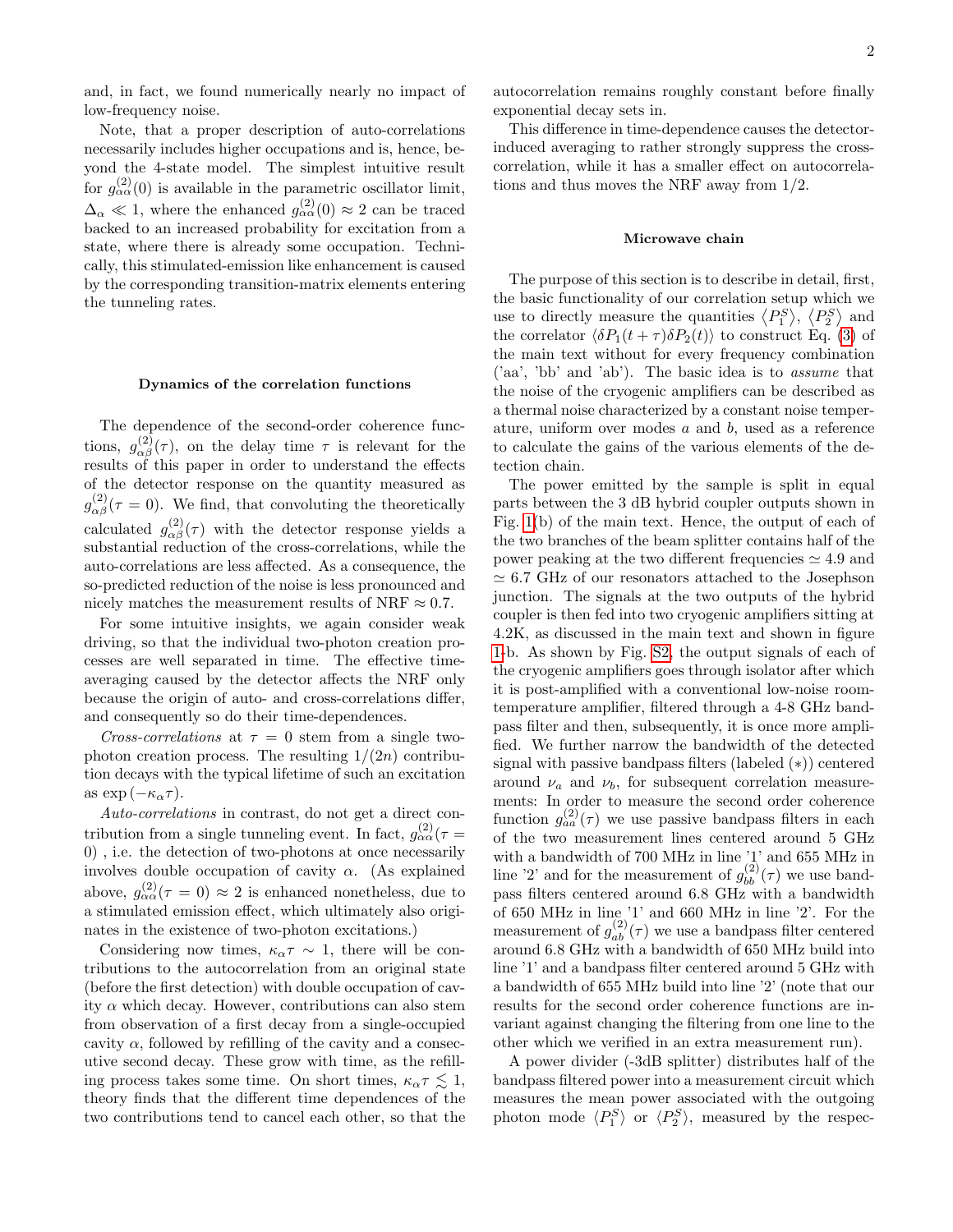

FIG. S2: Circuit scheme of our room-temperature power correlation measurement chain detailing the 300 K part of our experiment shown in Fig. [1\(](#page-1-0)b) of the main text. The chain consists of two equal measurement lines '1' and '2' permitting us to perform cross-correlation measurements of the power emitted by the sample, entering the two individual lines.

tive measurement line '1' and '2'. The other half of the power is send into a different circuit which measures the power fluctuations around the mean value of the total power coming from the cryogenic amplifiers, i.e.  $\delta P_{1,2}(t) = P_{1,2}(t) - \langle P_{1,2} \rangle$ .

#### Mean power measurements

The measurement of the mean output power of each microwave chain is made using a 'slow' quadratic detector (with a response time in the  $\mu$ s range), whose output voltage is proportional to the microwave power at its input. We use a double lock-in technique to measure both the average power emitter by the sample  $\langle P_{1,2}^S \rangle$  and the total power  $\langle P_{1,2} \rangle$  of our measurement chain, mainly dominated by the noise of the cryogenic amplifiers at 4.2 K. This last point will allow us to compensate for slow fluctuations of the gain of the chain, still assuming that the noise temperature of the cryogenic amplifiers is constant.

Measurement of the total average power  $\langle P_1, \cdot \rangle$ : The modulation is performed with a mixer circuit which we use as a switch, the switching is performed via the intermediate frequency (IF) port of the mixer using an attached square wave generator operating between 0V (no power transmitted through the mixer) and 1.1 V (power transmitted through the mixer) at 113 Hz, and

we detect the resulting square wave modulation of the output voltage of the quadratic detector by a standard Lock-in technique, after a final low-frequency amplification. The in- and output of the mixer ('switch') circuit is connected through DC-blocks (straight vertical lines in Fig. [S2\)](#page-2-0) to the measurement chain to prevent possible near-DC noise from the modulation sources to disturb our low-noise measurements. Furthermore, at each connection between microwave components we add attenuators (wiggly vertical lines) to flatten out standing waves due to possible imperfect SMA connections and to ensure a linear response of the complete measurement chain.

Measurement of the power emitted by the sample  $\langle P_{1,2}\rangle$ : Second, the excess power emitted by the sample when a voltage bias is applied appears on top of the noise floor of our measurement chain, described previously, and is measured in the following way. By performing simultaneous to the signal modulation for the total power measurement, a modulation of the sample bias voltage at a different reference frequency, we can separately measure the excess power  $\langle dP \rangle$  coming exclusively from the sample by performing an additional lock-in detection of the power at the frequency of the bias voltage modulation. This measurement is performed on the same measurement branch which we use to measure the total power  $\langle P \rangle$  of our measurement chains.

The mean power associated with the outgoing photon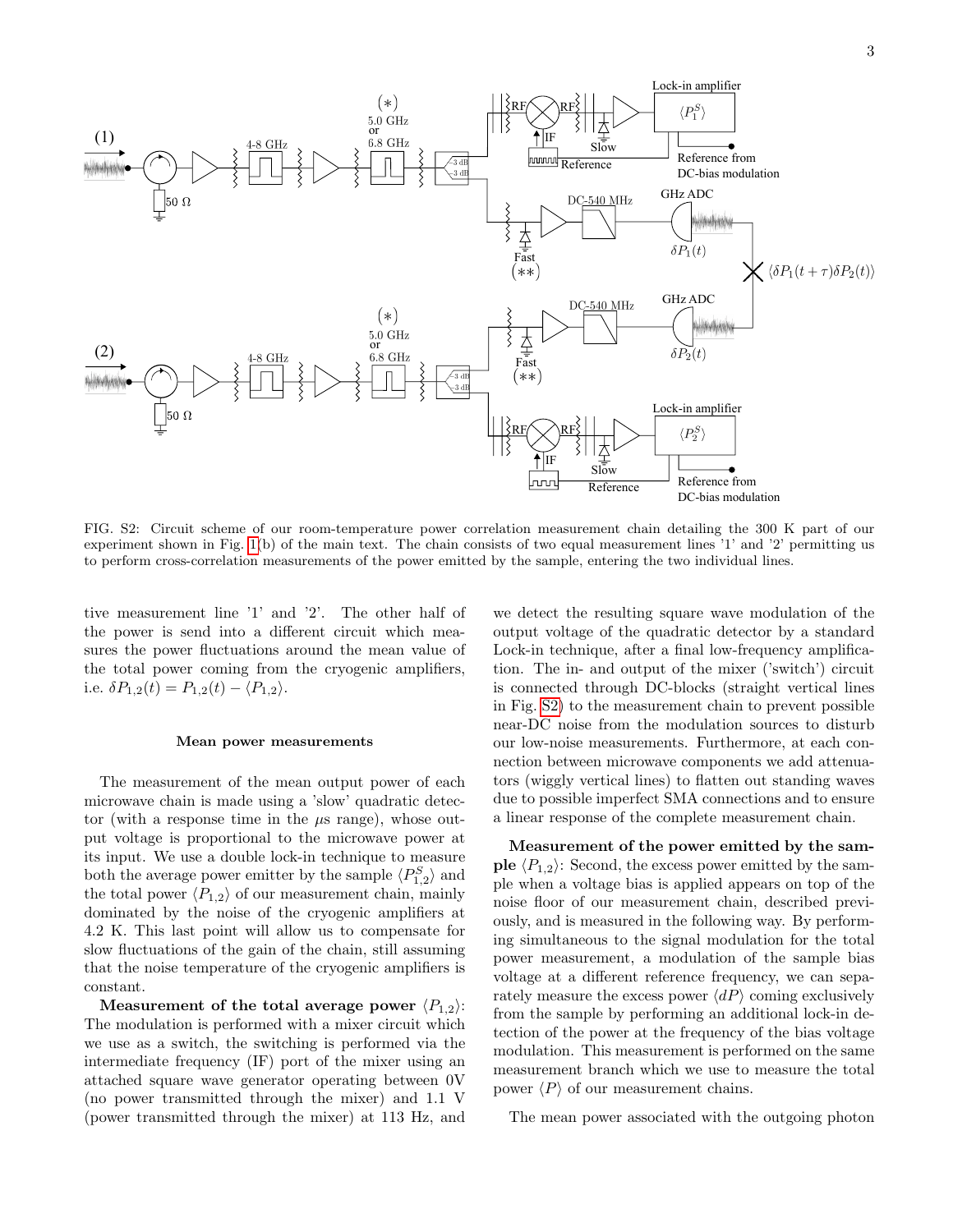mode is then given by the following equation

<span id="page-8-0"></span>
$$
\langle P_{1,2}^{S} \rangle = \frac{\langle dP_{1,2} \rangle}{\langle P_{1,2} \rangle} k_B T_{N1,N2} \Delta \nu_{1,2} , \qquad (S7)
$$

where  $\langle dP_{1,2} \rangle$  indicates the mean of the excess power emitted by the sample into the measurement chains '1' and '2', respectively. Furthermore,  $T_{N1,N2}$  are the noise temperatures of the cryogenic microwave amplifiers refered to the output of the sample (their values depend on whether line '1' or '2' is read out and on the detected mode 'a' or 'b') and  $\Delta \nu_{1,2}$  is the bandwidth of our passive filtering to select the power emerging from modes 'a' and 'b'.

## Characterization of the two microwave resonators

The resonators are patterned in a Niobium layer of  $d = 150$  nm sputtered on a Silicon wafer covered by a 520 nm oxide layer. Both resonators consist of three quarter wavelength sections, one with an impedance slightly higher than 50  $\Omega$ , to increase the impedance above 50  $\Omega$ , the second with a low impedance to reach an impedance of a few Ohms, and a last section with an impedance above 100 Ω, to reach an impedance in the kilo-Ohms range. Table [I](#page-9-0) contains the measured dimensions, where adopt the usual notations: W stands for the width of the inner conductor, W for the gap between the inner conductor and the ground plane of the CPW and L is the length of the quarter wavelength section. Note that all sections are not designed exactly of identical length, in order to compensate for finite thickness effects of the Nb layer and of the oxide layer, and get the fundamental frequencies of the three sections stacked on one side of the junction identical. However, as shown later, we mistakenly neglected the kinetic inductance of the Nb, which made the resonant frequency of the last quarter wavelength section (i.e. the closest to the junction) significantly lower than the two other ones.

The low temperature resistance of the Niobium was

measured to be 3.8 k $\Omega$  for a critical temperature of 8 K. The low temperature resistivity is thus  $\rho = 69$  n $\Omega$ m<sup>-1</sup>. The London penetration length is thus

$$
\lambda = \sqrt{\frac{\hbar \rho}{\mu_0 \pi \Delta}} = 120 \text{ nm},\tag{S8}
$$

yielding a surface inductance

$$
L_s = \mu_0 \lambda \coctanh \frac{d}{\lambda} = 1.8 \, 10^{-13} \, \text{H.} \tag{S9}
$$

The additional kinetic inductance reads

$$
L_K = \frac{L_s}{4S(1-k^2)K^2(k)} \left[ \pi + \ln\left(\frac{4\pi S}{d}\right) - k\ln\left(\frac{1+k}{1-k}\right) \right],\tag{S10}
$$

where  $k = \frac{S}{S}$  $\frac{S}{S+2W}$ , and K is the complete elliptic integral of the first kind. One thus obtains a kinetic inductance of  $L_K = 1.44 \, 10^{-7} \text{H m}^{-1}$  for the narrowest sections and negligible for the others. This is to be compared with the  $L_0 = 11.0 \, 10^{-7} \text{H m}^{-1}$  electromagnetic inductance. This should decrease the resonant frequency by 6%. In addition, the finite thickness of Niobium (not taken into account when designing the experiment) increases the wave velocity by 2%, and the lower dielectric constant of silicon oxide increases the wave velocity and the impedance by 0.7%. Hence in total we summarize our results in Table [II.](#page-9-1)

## Comparison with high bias shot noise data

We perform the noise temperature calibration by using our Josephson junction as a shot noise source connected to a known frequency dependent electromagnetic environment of impedance  $Z(\nu)$ , made of coplanar waveguide (CPW) resonators with known dimensions. The difference in power which is deposited in the electromagnetic environment when biasing the Josephson junction at two different voltages  $V_1 = 0.975$  mV and  $V_2 = 0.762$  mV has then to fulfill the following equation:

<span id="page-8-1"></span>
$$
k_B T_N \frac{1}{\mathcal{B}} \int_{\nu_{min}}^{\nu_{max}} d\nu \left( \frac{\langle dP \rangle}{\langle P \rangle} (\nu) \Big|_{V_1} - \frac{\langle dP \rangle}{\langle P \rangle} (\nu) \Big|_{V_2} \right) = \frac{eV_1 - eV_2}{2} \frac{1}{\mathcal{B}} \int_{\nu_{min}}^{\nu_{max}} d\nu \ 4 \frac{\text{Re} \left[ Z(\nu) \right] R_N}{\left| Z(\nu) + R_N \right|^2} \ . \tag{S11}
$$

Here, the right-hand side of the equation quantifies the difference in noise power coupling of the Josephson junction with normal-state tunnel resistance  $R_N$  to the electromagnetic environment having a complex valued

impedance  $Z(\nu)$  when the two voltages  $V_1$  and  $V_2$  are applied. The left-hand side resembles again Eq. [\(S7\)](#page-8-0), but this time also for the difference in the power associated to the outgoing photon modes when the two voltages  $V_1$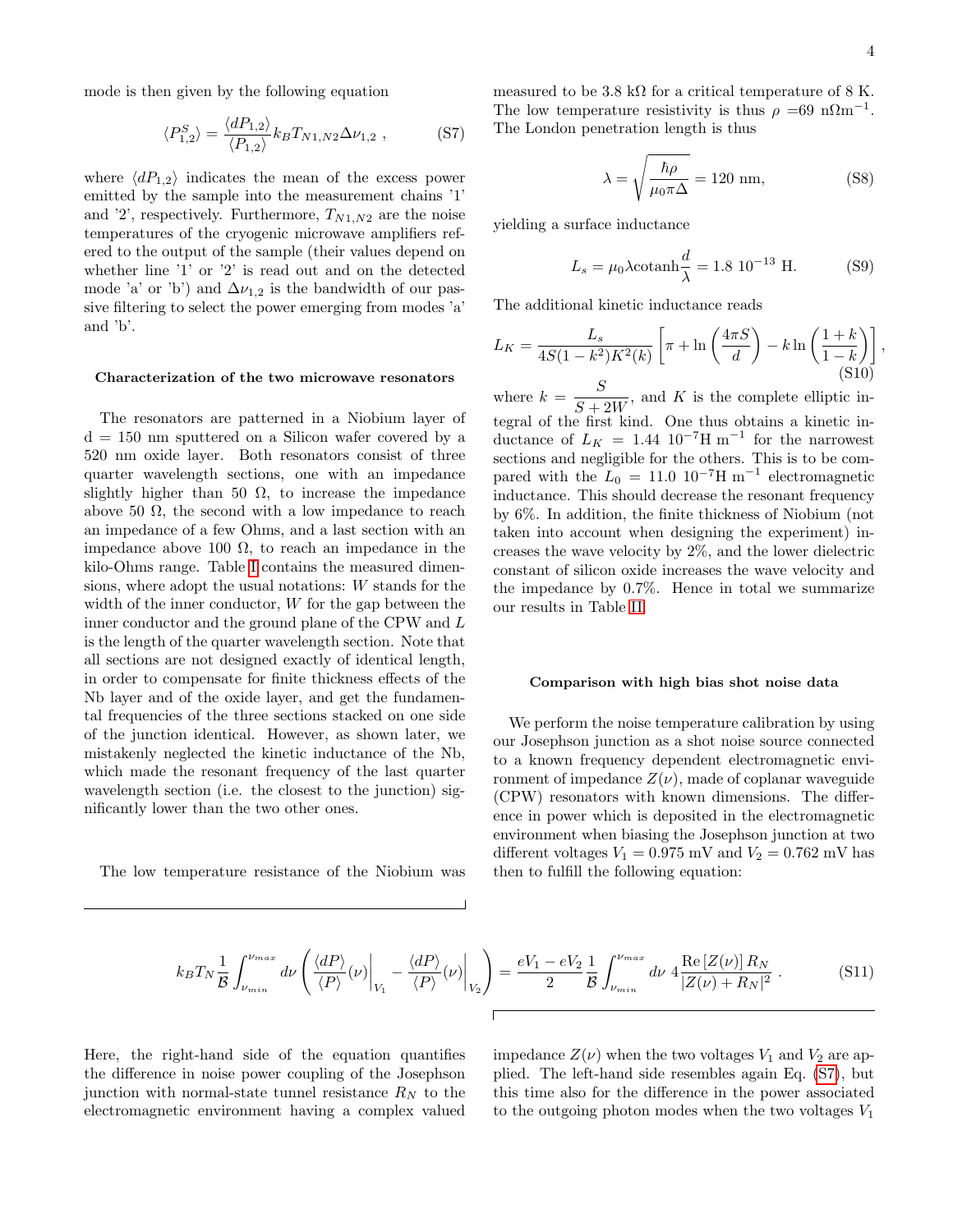<span id="page-9-0"></span>TABLE I: Measured CPW dimensions to calculate  $Z(\nu)$ .

|  | Resonator A                                                                                           | Resonator B                                                                                                 |
|--|-------------------------------------------------------------------------------------------------------|-------------------------------------------------------------------------------------------------------------|
|  | First Section $ S = 23.1 \mu m W = 38.5 \mu m L = 5.81$ mm $ S = 13 \mu m W = 43.5 \mu m L = 4.23$ mm |                                                                                                             |
|  |                                                                                                       | Second Section $S = 95 \mu m$ $W = 2.5 \mu m$ $L = 5.81$ mm $S = 95 \mu m$ $W = 2.5 \mu m$ $L = 4.23$ mm    |
|  |                                                                                                       | Third Section $ S = 1.33 \mu m$ W = 49.3 $\mu$ m L = 5.81 mm $ S = 1.33 \mu m$ W = 49.3 $\mu$ m L = 4.23 mm |

TABLE II: Impedance and fundamental mode of the three quarter wavelength sections of each resonator.

<span id="page-9-1"></span>

| Resonator A | Resonator B                                                                                       |
|-------------|---------------------------------------------------------------------------------------------------|
|             | First Section $Z = 67.5\Omega$ $f_0 = 5.14 \text{ GHz } Z = 67.5\Omega$ $f_0 = 7.05 \text{ GHz }$ |
|             | Second Section $Z = 23.1\Omega$ $f_0 = 5.18$ GHz $Z = 23.1\Omega$ $f_0 = 7.11$ GHz                |
|             | Third Section $Z = 142\Omega$ $f_0 = 4.9 \text{ GHz } Z = 142\Omega$ $f_0 = 6.73 \text{ GHz }$    |



FIG. S3: Verification of the signal noise temperature calibration in the shot noise regime. The black line shows the experimentally determined difference in signal noise temperature (excess noise) when the sample is biased at  $V = 0.975$  mV and  $V = 0.762$  mV. The red and blue line is the theoretical comparison with the same bias parameters as input value and including the modeling of our electromagnetic environment. Note that only for the presentation of this figure we averaged  $T_N$  for equal modes of the two distinct measurement lines '1' and '2', justified due to their match with an uncertainty of only 5% or better.

and  $V_2$  are applied. The full equation is evaluated in the following way to calibrate  $T_N$  with respect to the output of the two CPW resonators for each measurement line '1' and '2' and for each mode 'a' and 'b'. We evaluate the integrals within a bandwidth  $\mathcal{B} = \nu_{max} - \nu_{min}$ which covers the two peaks in Re  $[Z(\nu)]$  around  $\simeq 4.9$ and  $\simeq 6.7$  GHz, whereas  $\mathcal{B} \approx 700$  MHz which is to good approximation the bandwidth of all four passive bandpass filters we have employed for the correlation measurements. In this bandwidth we assume that  $T_N$  does not change significantly so that we can pull this term out of the left integral in Eq. [\(S11\)](#page-8-1). Then we finally obtain four noise temperatures quantifying  $T_N$  for each measurement line and mode. We then verify our calibration by taking

our shot noise data and calculate the signal noise temperatures  $T_N\langle dP\rangle/\langle P\rangle$  for the same mode but for the two distinct measurement lines '1' and '2'. We find that the two calibrations match with an uncertainty of only 5% or better. Figure [S3](#page-3-0) finally summarizes our calibration procedure and shows the non-integrated equation [\(S11\)](#page-8-1), suggesting that our assumption of a constant noise temperature within a 700 MHz bandwidth around  $\simeq 4.9$  and  $\simeq 6.7$  GHz is well justified.

## Power fluctuations measurement

We first measure the power emitted by the sample  $\langle P_{1,2}^S \rangle$  using a square wave modulation on the voltage across the Josephson junction, as discussed above. After a few seconds the measurement of  $\langle P_{1,2}^S \rangle$  is finished and we measure the correlator  $\langle \delta P_1(t + \tau) \delta P_2(t) \rangle$  which takes another few seconds. We verify that within this short measurement time the output power of the experiment is stable. For the measurement of the power-power fluctuations correlator we switch off the bias voltage modulation, previously used to measure  $\langle dP \rangle$  with the lock-in amplifier, and bias the Josephson junction now with a constant voltage.

Power fluctuations are measured by the measurement circuit behind the -3dB splitter represented in Fig[.S2](#page-2-0) not used for the average power measurement. This circuit consists of a fast quadratic detector of type 'Herotek DTM 180AA' with a response time of 0.425 ns which we use to sample the power fluctuations. Its output voltage is amplified and low-pass filtered by a DC-540 MHz filter which connects to the input of a SP-Devices ADQ 412 fast acquisition card. In our measurements we use only two out of four ADCs on the acquisition card which provide us a maximum bundled sample rate of 2 Gigasamples/s or equivalently a time resolution of 0.5 ns. In this paper we focus on the zero time second order coherence functions, i.e. for which  $\tau = 0$ . First of all our microwave measurement setup is built in such a way to keep the physical microwave line length almost equal, having in